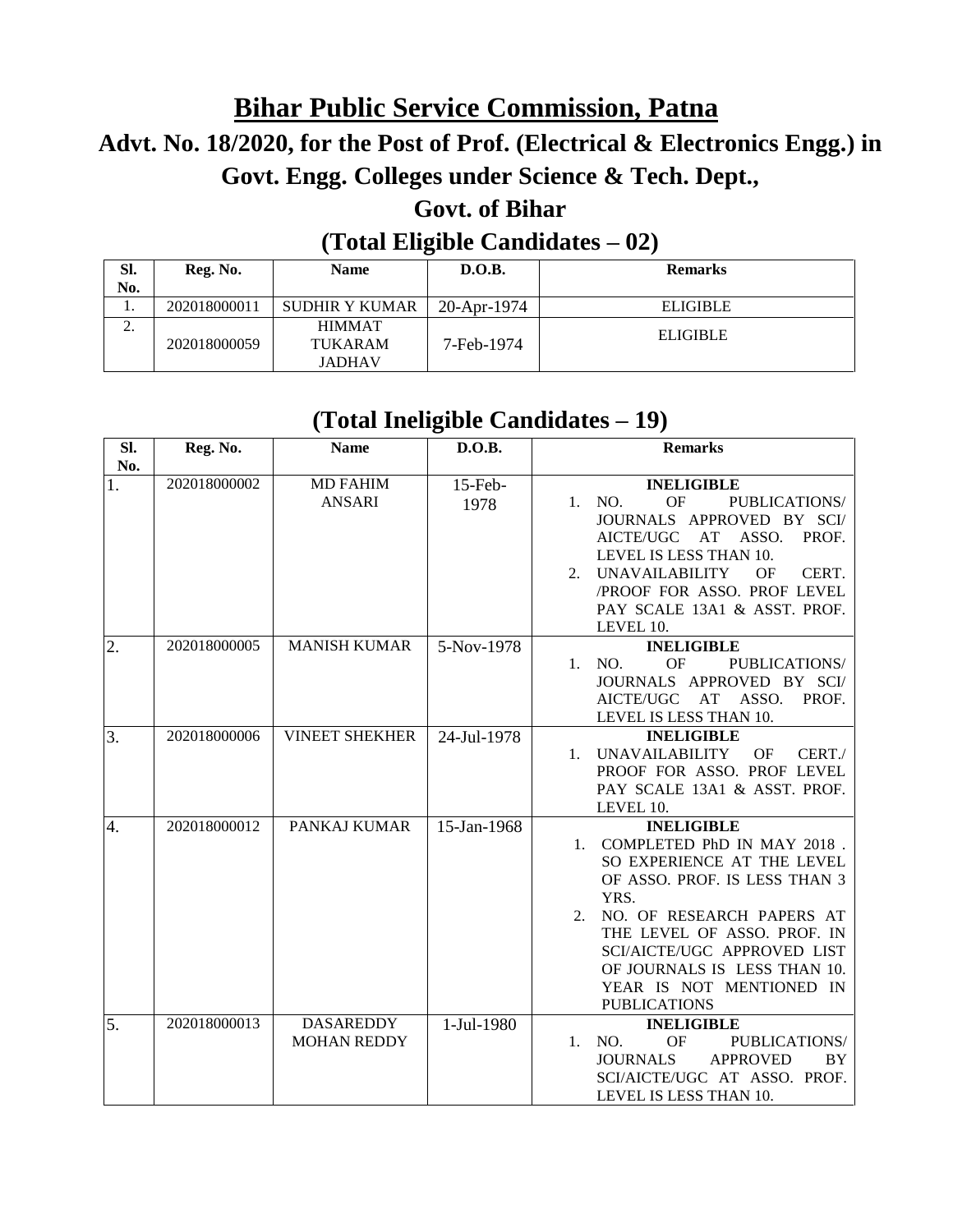|     |              |                      |             | <b>UNAVAILABILITY</b><br>OF<br><b>CERT</b><br>2.<br>/PROOF FOR ASSO. PROF LEVEL<br>PAY SCALE 13A1 & ASST. PROF<br>LEVEL 10. |
|-----|--------------|----------------------|-------------|-----------------------------------------------------------------------------------------------------------------------------|
| 6.  | 202018000020 | <b>KRISHNA</b>       | $19-Sep-$   | <b>INELIGIBLE</b>                                                                                                           |
|     |              | <b>CHANDRA ROY</b>   | 1968        | 1. NO BASIC QUALIFICATION (NO B.E/                                                                                          |
|     |              |                      |             | B.TECH) AS PER ADVT.                                                                                                        |
|     |              |                      |             | 2. UNAVAILABILITY<br>OF<br>CERT.                                                                                            |
|     |              |                      |             | /PROOF FOR ASST. PROF. LEVEL                                                                                                |
|     |              |                      |             |                                                                                                                             |
|     |              |                      |             | 10.                                                                                                                         |
|     |              |                      |             | NO. OF RESEARCH PAPERS AT<br>3.                                                                                             |
|     |              |                      |             | THE LEVEL OF ASSOC. PROF. IN                                                                                                |
|     |              |                      |             | SCI/AICTE/UGC APPROVED LIST                                                                                                 |
|     |              |                      |             | OF JOURNALS IS LESS THAN SIX.                                                                                               |
| 7.  | 202018000022 | PRATAP SEKHAR        | $28$ -May-  | <b>INELIGIBLE</b>                                                                                                           |
|     |              | <b>PUHAN</b>         | 1978        | <b>OF</b><br>NO.<br>PUBLICATIONS/<br>1.                                                                                     |
|     |              |                      |             | <b>JOURNALS</b><br><b>APPROVED</b><br>BY                                                                                    |
|     |              |                      |             | SCI/AICTE/UGC AT ASSO. PROF.                                                                                                |
|     |              |                      |             | LEVEL IS LESS THAN 10.                                                                                                      |
|     |              |                      |             | 2. UNAVAILABILITY<br><b>OF</b><br>CERT./                                                                                    |
|     |              |                      |             | PROOF FOR ASSOC. PROF LEVEL                                                                                                 |
|     |              |                      |             | PAY SCALE 13A1 & ASST. PROF.                                                                                                |
|     |              |                      |             | LEVEL 10.                                                                                                                   |
| 8.  | 202018000023 | <b>MANOJ KUMAR</b>   | 5-Feb-1972  | <b>INELIGIBLE</b>                                                                                                           |
|     |              |                      |             | <b>UNAVAILABILITY</b><br>OF<br>CERT.<br>1.                                                                                  |
|     |              |                      |             | /PROOF FOR ASST. PROF. LEVEL                                                                                                |
|     |              |                      |             | 10 OF SBMEC, BRCM, GIET.                                                                                                    |
|     |              |                      |             | <b>OF</b><br>PUBLICATIONS/<br>NO.<br>2.                                                                                     |
|     |              |                      |             | JOURNALS APPROVED BY SCI/                                                                                                   |
|     |              |                      |             | ASSO.<br>AICTE/UGC<br>AT<br>PROF.                                                                                           |
|     |              |                      |             | LEVEL IS LESS THAN 10.                                                                                                      |
|     |              |                      |             | IN 3 JOURNALS/ PUBLICATIONS<br>3.                                                                                           |
|     |              |                      |             | OF ADVANCED MATHEMATICS,                                                                                                    |
|     |              |                      |             | <b>YEAR</b><br><b>HAS</b><br><b>NOT</b><br><b>BEEN</b>                                                                      |
|     |              |                      |             | MENTIONED.                                                                                                                  |
| 9.  | 202018000031 | PRAMOD KUMAR         | 6-Dec-1959  | <b>INELIGIBLE</b>                                                                                                           |
|     |              | <b>PRASAD</b>        |             | <b>RESEARCH</b><br>PUBLICATIONS/<br>1.                                                                                      |
|     |              |                      |             | JOURNALS APPROVED BY SCI/                                                                                                   |
|     |              |                      |             | SCOPUS/AICTE/<br>NOT                                                                                                        |
|     |              |                      |             | UGC –                                                                                                                       |
|     |              |                      |             | <b>ATTACHED</b>                                                                                                             |
|     |              |                      |             | 2. UNAVAILABILITY<br>OF<br>CERT.                                                                                            |
|     |              |                      |             | /PROOF FOR ASSOC. PROF LEVEL                                                                                                |
|     |              |                      |             | PAY SCALE 13A1 & ASST. PROF.                                                                                                |
|     |              |                      |             | LEVEL 10.                                                                                                                   |
| 10. | 202018000041 | <b>SANJEEV KUMAR</b> | 13-Jan-1975 | <b>INELIGIBLE</b>                                                                                                           |
|     |              |                      |             | NO.<br>OF<br><b>RESEARCH</b><br>1.                                                                                          |
|     |              |                      |             | PUBLICATIONS/JOURNALS                                                                                                       |
|     |              |                      |             | APPROVED BY SCI/AICTE/ UGC                                                                                                  |
|     |              |                      |             | AT ASSOC. PROF. LEVEL IS LESS                                                                                               |
|     |              |                      |             | THAN 10.                                                                                                                    |
|     |              |                      |             | M.TECH<br><b>AND</b><br><b>EXPERIENCE</b><br>2.                                                                             |
|     |              |                      |             | DURATION ARE COINCIDING.                                                                                                    |
| 11. | 202018000043 | <b>VINOD</b>         | 30-Sep-     | <b>INELIGIBLE</b>                                                                                                           |
|     |              | <b>MANSIRAM</b>      | 1976        | 1. B.TECH.<br>$\mathbb{N}$<br><b>INDUSTRIAL</b>                                                                             |
|     |              | <b>KAPSE</b>         |             | ELECTRONICS, WHICH IS NOT                                                                                                   |
|     |              |                      |             | RELEVANT AS PER ADVT.                                                                                                       |
|     |              |                      |             | NO. OF RESEARCH PAPERS AT<br>2.                                                                                             |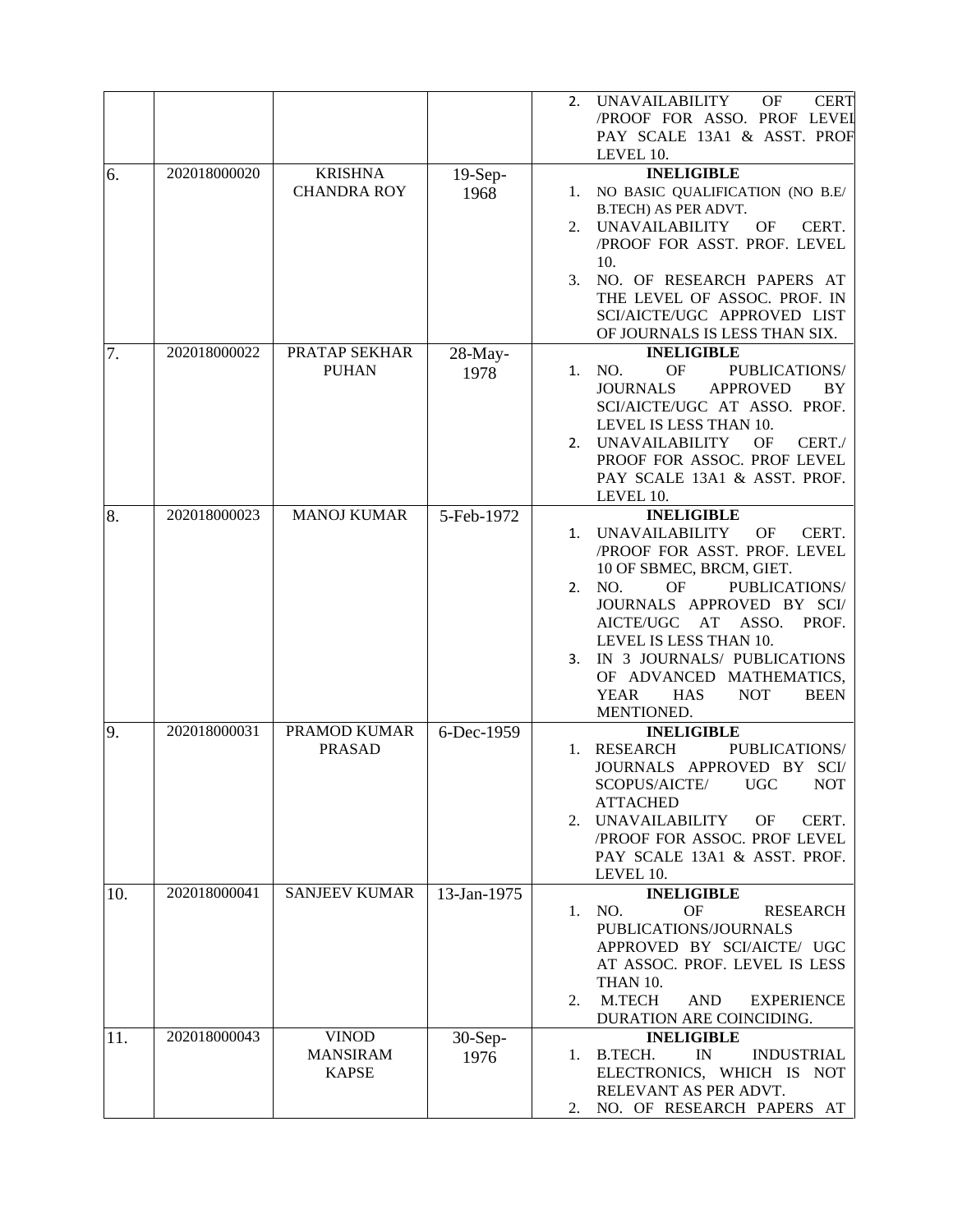|     |              |                                    |                    | THE LEVEL OF ASSOC. PROF. IN<br>SCI/AICTE/UGC APPROVED LIST<br>OF JOURNALS ARE LESS THAN<br>10(TEN).                                                                                                                                                                                                                                                                                      |
|-----|--------------|------------------------------------|--------------------|-------------------------------------------------------------------------------------------------------------------------------------------------------------------------------------------------------------------------------------------------------------------------------------------------------------------------------------------------------------------------------------------|
| 12. | 202018000048 | <b>NEERAJ</b><br>PRIYADARSHI       | $20$ -Dec-<br>1983 | <b>INELIGIBLE</b><br><b>UNAVAILABILITY</b><br><b>OF</b><br>CERT./<br>1.<br>PROOF FOR ASSO. PROF LEVEL<br>PAY SCALE 13A1 & ASST. PROF.<br>LEVEL 10.<br>NO. OF RESEARCH PAPERS AT<br>2.<br>THE LEVEL OF ASSOC. PROF. IN<br>SCI/AICTE/UGC APPROVED LIST<br>OF JOURNALS IS<br>LESS THAN<br>10(TEN)                                                                                            |
| 13. | 202018000049 | <b>BHOLA JHA</b>                   | 1-Feb-1973         | <b>INELIGIBLE</b><br>1. EXP. AT LEVEL OF ASSOC. PROF.<br>IS LESS THAN 3 YRS.<br>NO.<br><b>OF</b><br>PUBLICATIONS/<br>2.<br><b>JOURNALS</b><br><b>APPROVED</b><br>BY<br>SCI/AICTE/UGC AT ASSO. PROF.<br>LEVEL IS LESS THAN 10.                                                                                                                                                             |
| 14. | 202018000055 | <b>BHAGWAN SHREE</b><br><b>RAM</b> | $18$ -Feb-<br>1962 | <b>INELIGIBLE</b><br>OF<br>1. NO.<br>PUBLICATIONS/<br>JOURNALS APPROVED BY SCI/<br>AICTE/UGC AT ASSO.<br>PROF.<br>LEVEL IS LESS THAN 10.<br>PUBLICATIONS NOT ATTACHED.<br>2.<br><b>UNAVAILABILITY</b><br><b>OF</b><br>CERT./<br>3.<br>PROOF FOR ASSO. PROF LEVEL<br>PAY SCALE 13A1 & ASST. PROF.<br>LEVEL 10.                                                                             |
| 15. | 202018000060 | <b>ARUN KUMAR</b><br><b>KUMAR</b>  | 13-Jun-1959        | <b>INELIGIBLE</b><br>EXP. CERT. FROM COMPETENT<br>1.<br>AUTHORITY NOT ATTACHED.<br><b>UNAVAILABILITY</b><br>OF<br>CERT./<br>2.<br>PROOF FOR ASSO. PROF LEVEL<br>PAY SCALE 13A1 & ASST. PROF.<br>LEVEL 10.<br>PUBLICATIONS/<br>3. NO.<br>OF<br>JOURNALS APPROVED BY SCI/<br>AICTE/UGC AT ASSO.<br>PROF.<br>LEVEL IS LESS THAN 10.<br>4. M.TECH BY RESEARCH IS NOT<br>RELEVANT AS PER ADVT. |
| 16. | 202018000062 | NITIN KUMAR<br><b>SAXENA</b>       | 2-Aug-1980         | <b>INELIGIBLE</b><br>EXPERIENCE AT THE LEVEL OF<br>1.<br>ASSOCIATE PROFESSOR IS LESS<br>THAN 03 YRS. AS PER ADVT.<br>2. UNAVAILABILITY<br>OF<br>CERT.<br>/PROOF FOR ASSO. PROF LEVEL<br>PAY SCALE 13A1 & ASST. PROF.<br>LEVEL 10.<br>NO. OF RESEARCH PAPERS AT<br>3.<br>THE LEVEL OF ASSO. PROF. IN<br>SCI/AICTE/UGC APPROVED LIST<br>OF JOURNALS IS ESS THAN 10<br>(TEN).                |